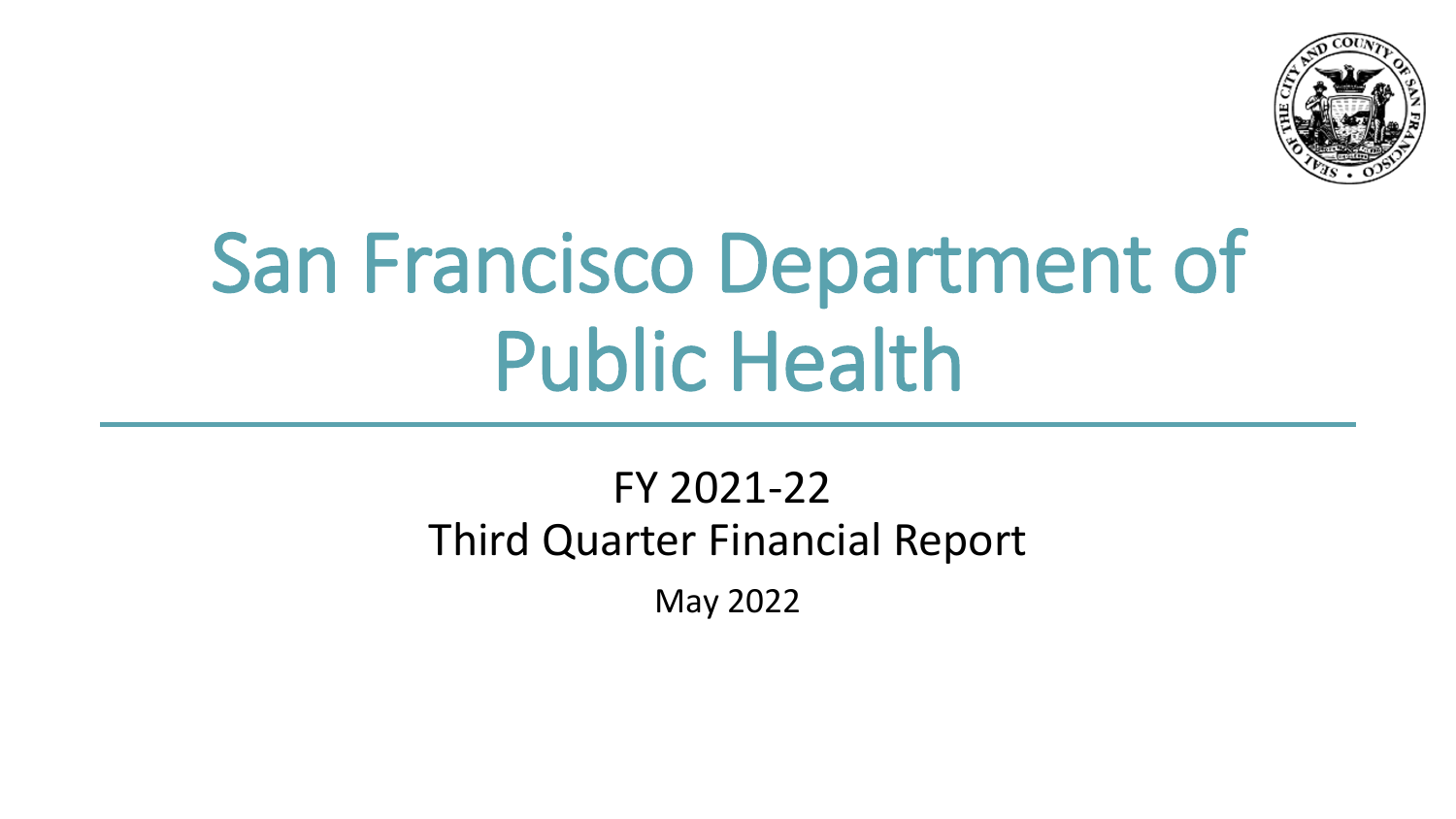# **Highlights for Third Quarter Financials**



- No significant variances expenditure projected at this time, with above budget revenue projected primarily from one-time sources
- Figures in this report are preliminary and based on nine months of actuals.
- The positive balance projected in this report will be applied to offset the City's projected General Fund deficit
- Operating funds does not include COVID-19 Response project which is reported separately
- Note this projection does not assume the potential loss of Medicare reimbursement revenue at Laguna Honda Hospital.
	- Projections in this report assume a lower reimbursement amount due to no new admissions to LHH for the remainder of the year, but that extension of Medicare funding is successful, but that if it is not, DPH will backfill the current fiscal year revenue loss with its Revenue Management Reserve. **2**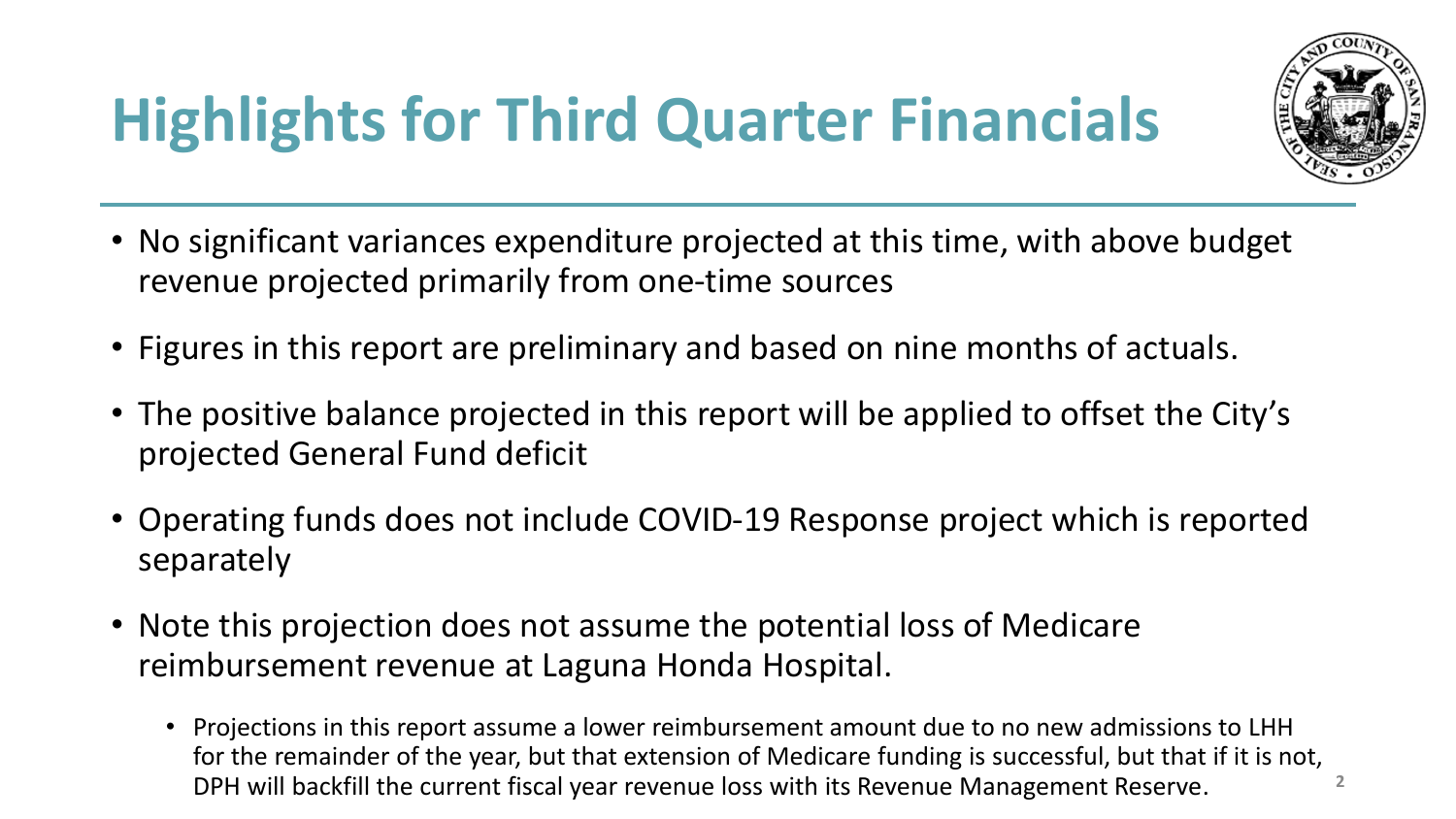

#### **Third Quarter Summary**

| <b>Current Period Operating GFS</b> |              |               |              | Revenue      |         |                          |         |               |         | <b>Expenditure</b>                                 |         |                       |    | <b>Total</b> |
|-------------------------------------|--------------|---------------|--------------|--------------|---------|--------------------------|---------|---------------|---------|----------------------------------------------------|---------|-----------------------|----|--------------|
|                                     |              | Revised       |              | Current      |         | Surplus/                 |         | Revised       |         | Current                                            |         | Surplus/              |    | Surplus/     |
|                                     |              | <b>Budget</b> |              | Projection   |         | (Deficit)                |         | <b>Budget</b> |         | Projection                                         |         | (Deficit)             |    | (Deficit)    |
| <b>HGH - Zuckerberg SF General</b>  |              | \$1,016.4     | \$           | 1,099.3      | \$      | 82.9                     | \$      | $1,027.0$ \$  |         | 1,040.3                                            | \$      | (13.3)                | \$ | 69.6         |
| HLH - Laguna Honda Hospital         | $\mathsf{S}$ | 206.1         | <sup>S</sup> | 217.4        | - \$    | 11.3                     | \$      | 312.5         | - \$    | 305.4                                              | S.      | 7.1                   | \$ | 18.4         |
| <b>HBH - Behavioral Health</b>      | \$.          | 224.0         | $\zeta$      | $270.0$ \$   |         | 46.0                     | $\zeta$ | $377.2$ \$    |         | 374.1                                              | $\zeta$ | 3.1                   | \$ | 49.2         |
| <b>HPC - Primary Care</b>           | \$           | 18.5          | $\zeta$      | $12.1 \pm 5$ |         | (6.4)                    | \$      | $142.3 \quad$ |         | $140.6 \pm 5$                                      |         | 1.7                   | \$ | (4.7)        |
| HJH - Jail Health                   | \$           | 0.4           | $\zeta$      | $0.4$   \$   |         | $\overline{\phantom{a}}$ | \$      | $39.6$ \$     |         | 39.6                                               | \$      | (0.0)                 | \$ | (0.0)        |
| <b>HHH - Home Health</b>            | \$           | 2.3           | $\mathsf{S}$ | 3.0          | $\leq$  | 0.7                      | \$      | 9.2           | $\zeta$ | 8.8                                                | - \$    | 0.4                   | \$ | 1.1          |
| <b>HNS - Health Network</b>         | \$           | 31.5          | $\zeta$      | 8.3          | $\zeta$ | (23.2)                   | \$      | $173.6$ \$    |         | 164.4                                              | \$      | 9.2                   | \$ | (14.0)       |
| <b>HPH - Public Health Division</b> | \$           | 26.6          | $\zeta$      | 22.2         | - \$    | (4.5)                    | \$      | 99.9          | $\zeta$ | 97.9                                               | $\zeta$ | 2.0                   | \$ | (2.5)        |
| <b>HAD - Central Administration</b> | \$           | 39.8          | $\zeta$      | 38.3         | $\zeta$ | (1.4)                    | \$      | $156.2$ \$    |         | 153.7                                              | $\zeta$ | 2.6                   | \$ | 1.2          |
| <b>Total Operating</b>              |              | 1,565.5       |              | 1,671.0      |         | 105.5                    |         | 2,337.6       |         | 2,324.8                                            |         | 12.8                  |    | 118.3        |
|                                     |              |               |              |              |         |                          |         |               |         |                                                    |         |                       |    |              |
|                                     |              |               |              |              |         |                          |         |               |         | Less Revenue Surplus Deposit to Management Reserve |         |                       |    | (9.22)       |
|                                     |              |               |              |              |         |                          |         |               |         | Less COVID Shortfall                               |         |                       |    | (9.80)       |
|                                     |              |               |              |              |         |                          |         |               |         |                                                    |         | Net Surplus/(Deficit) |    | 99.30        |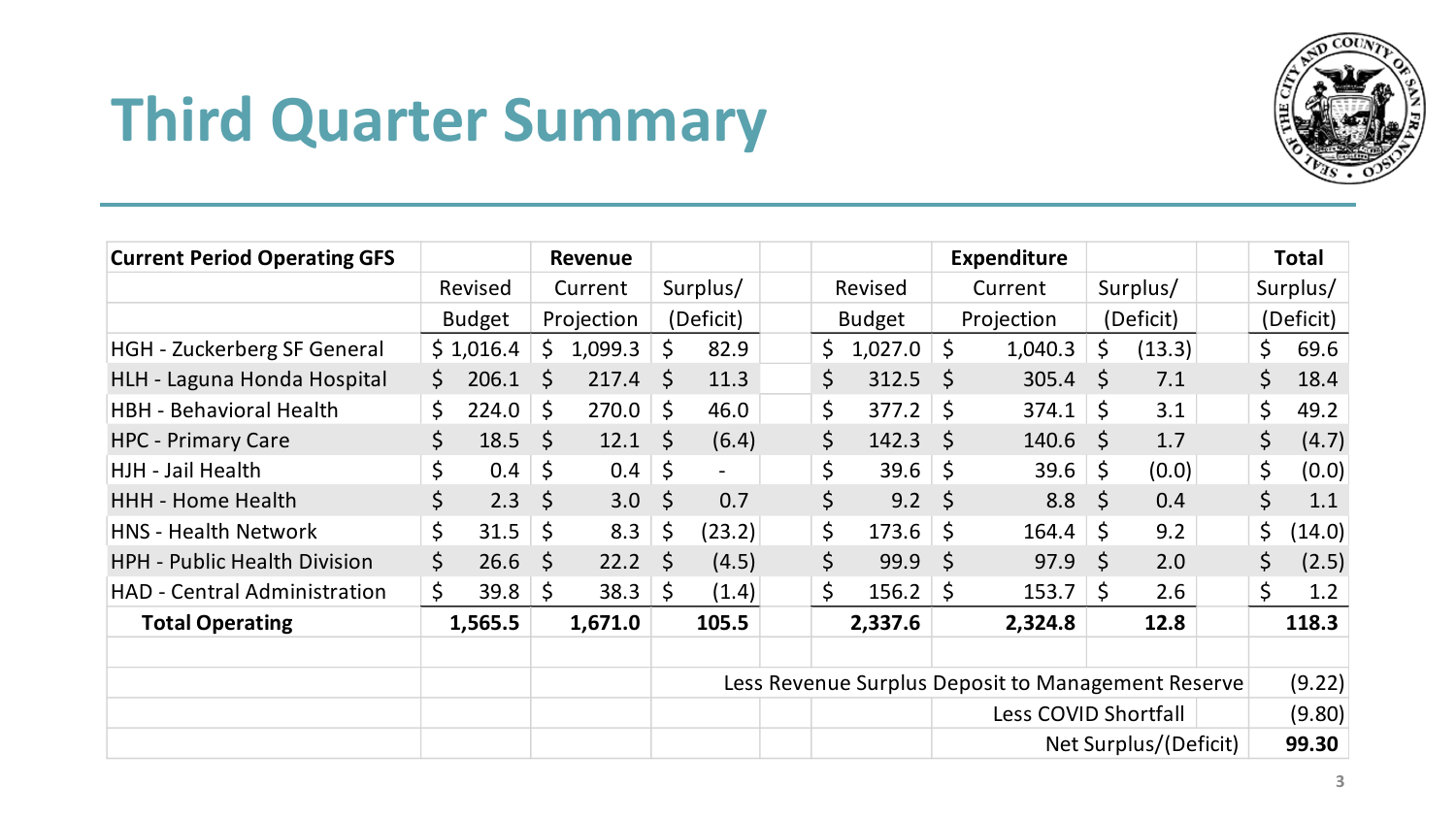# Current Year Revenue Changes



- \$85 M of the surplus is related to one-time revenue increases
- Several mid-year policy changes resulted in significant one-time increases for FY 2021-22
	- \$26.4 M for the extension of enhanced Federal Medical Assistance Percentage under the Public Health Emergency
		- \$8 M Behavioral Health
		- $\cdot$  \$3.4 M LHH
		- $\cdot$  \$15 M ZSFG
	- \$40.7 M One-time threshold change under the Global Payment Program
	- \$8.4 M one-time State General Fund Grant for public health care systems
	- \$9.4 M one-time prior year settlement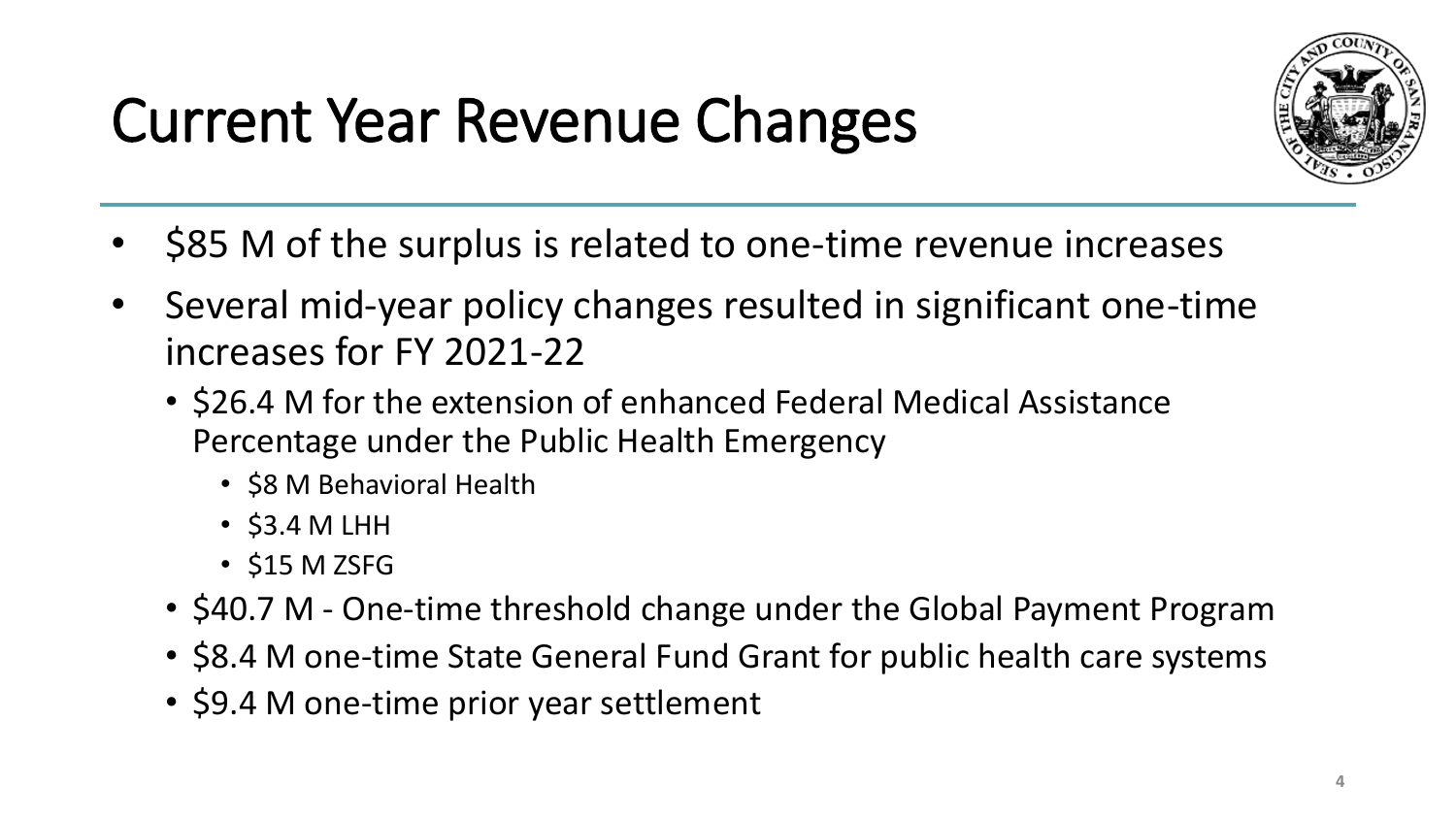# Zuckerberg San Francisco General \$69.6 million surplus



| <b>Major Variances</b>                                       | <b>FY 21-22 GF</b><br>Favorable /<br>(Unfavorable) |
|--------------------------------------------------------------|----------------------------------------------------|
| Revenues - \$82.9 million favorable                          |                                                    |
| <b>Net Patient Revenues</b>                                  | \$27.5                                             |
| <b>Global Payment Plan</b>                                   | \$34.7                                             |
| <b>Quality Incentive Program (QIP)</b>                       | \$6.9                                              |
| Other State Funding (including one-time State Grant \$8.4 M) | \$11.4                                             |
| <b>Graduate Medical Education Program (GME)</b>              | \$8.9                                              |
| Capitation                                                   | (56.6)                                             |
| Expenditures $-$ \$13.3 million shortfall*                   |                                                    |
| <b>Salary and Fringe Benefits</b>                            | (55.9)                                             |
| <b>Materials and Supplies</b>                                | (56.3)                                             |
| Interdepartmental Workorders for City Atty, PUC & Controller | (51.1)                                             |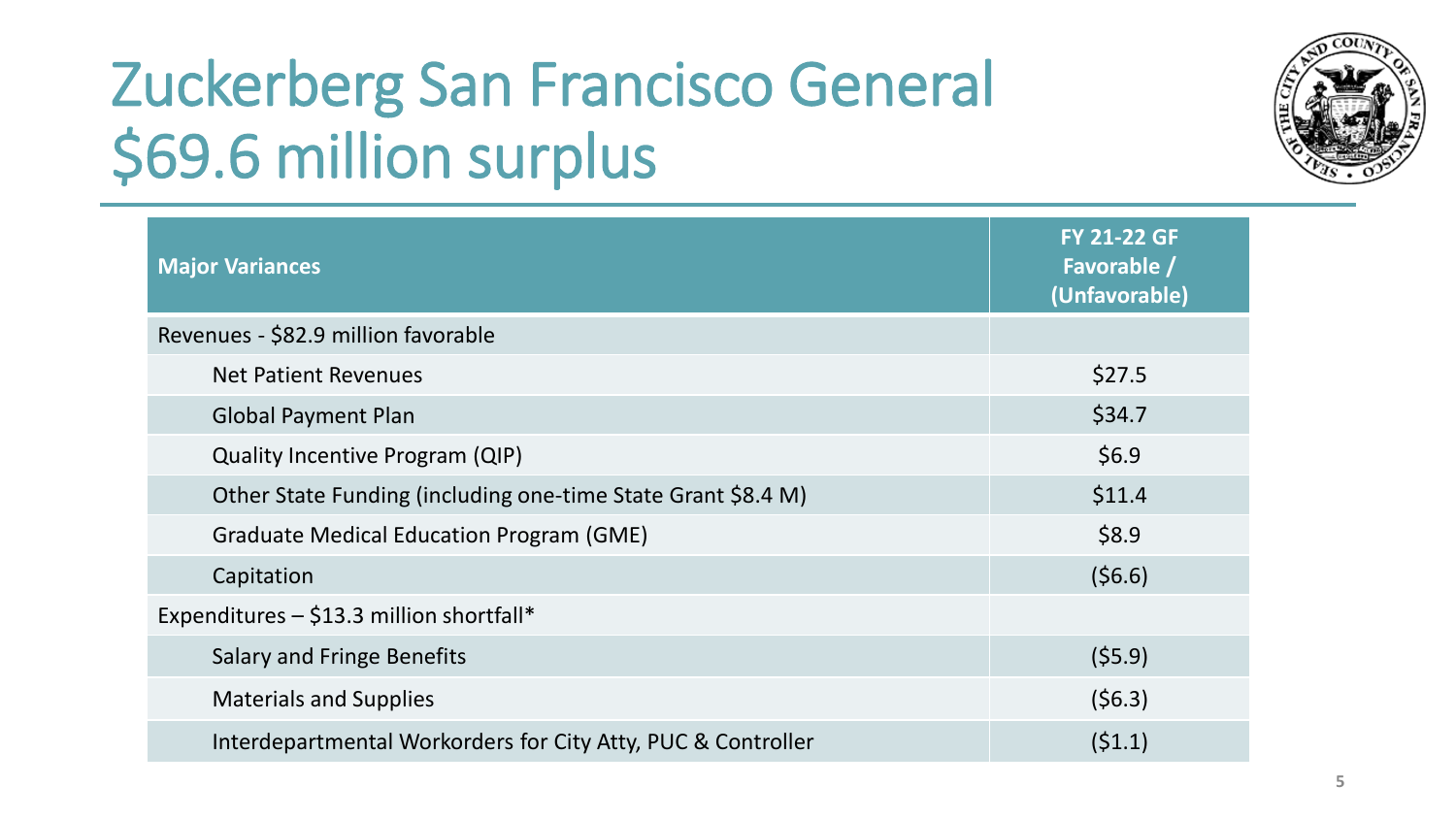# Laguna Honda Hospital \$18.4 million surplus



| <b>Major Variances</b>                | <b>FY 21-22 GF</b><br>Favorable /<br>(Unfavorable) |
|---------------------------------------|----------------------------------------------------|
| Revenues                              |                                                    |
| <b>Medi-Cal Per Diem SNF Rates</b>    | \$11.3                                             |
| Expenditures*                         |                                                    |
| <b>Salary and Fringe Benefits</b>     | \$4.6                                              |
| <b>Materials and Supplies Savings</b> | \$2.5                                              |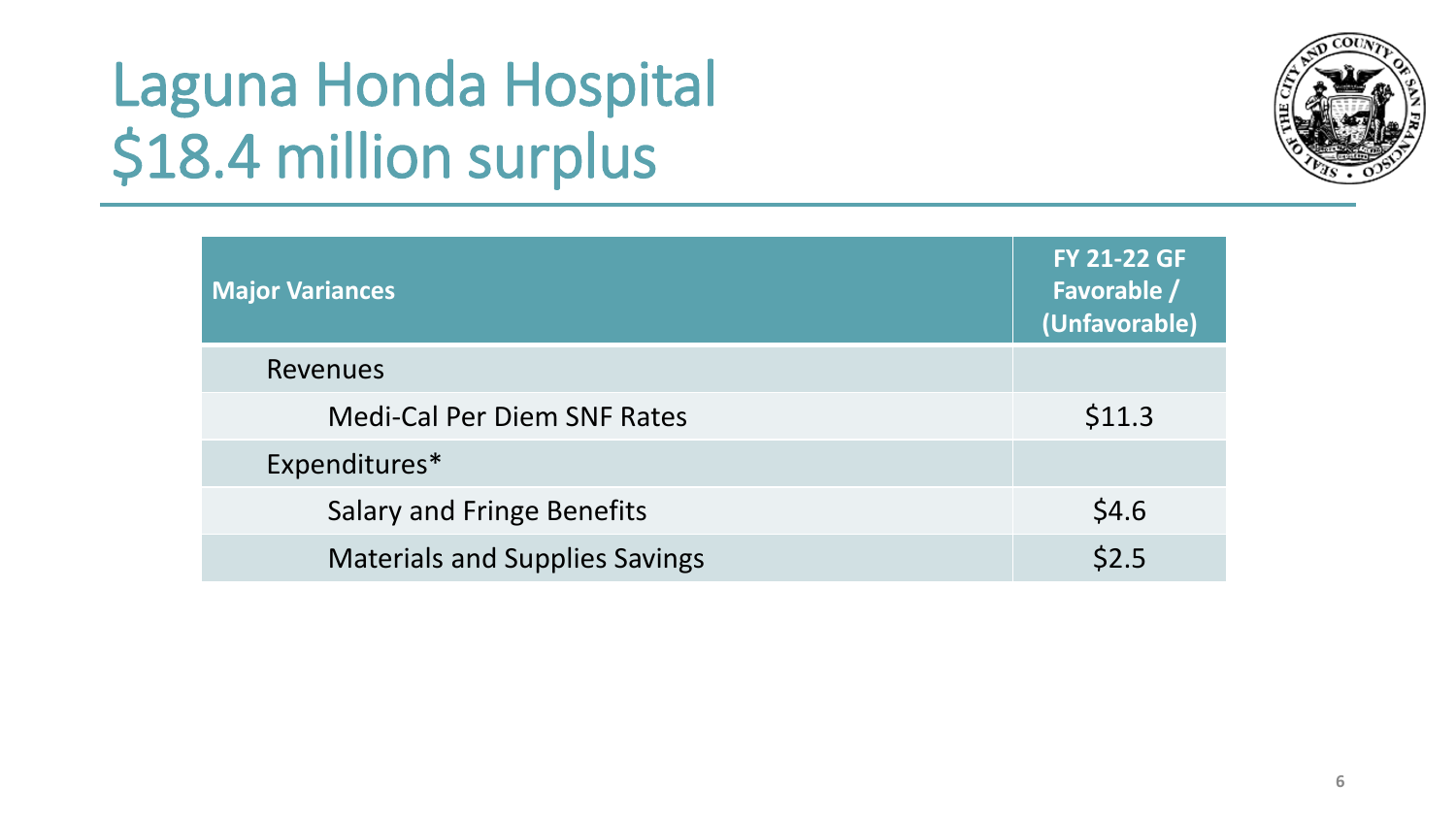# Behavioral Health \$49.2 million surplus



| <b>Major Variances</b>                                   | 21-22 GF Favorable /<br>(Unfavorable) |
|----------------------------------------------------------|---------------------------------------|
| <b>Revenues</b>                                          |                                       |
| <b>Patient Revenues</b>                                  | \$29.7                                |
| - \$19.9 M SD Medi-Cal Billing (including \$8 M FMAP)    |                                       |
| - \$0.5 M in Medicare Revenues                           |                                       |
| -9.4 M in one-time prior year settlements                |                                       |
| 2011 Realignment                                         | \$17.0                                |
| Other State Revenue (patient revenues above)             | (51.1)                                |
| Behavioral Health Quality Incentive Program under CalAIM | \$0.4\$                               |
| Expenditures                                             |                                       |
| Salary and fringe benefits                               | \$2.8                                 |
| <b>Nonpersonnel Savings</b>                              | \$0.3                                 |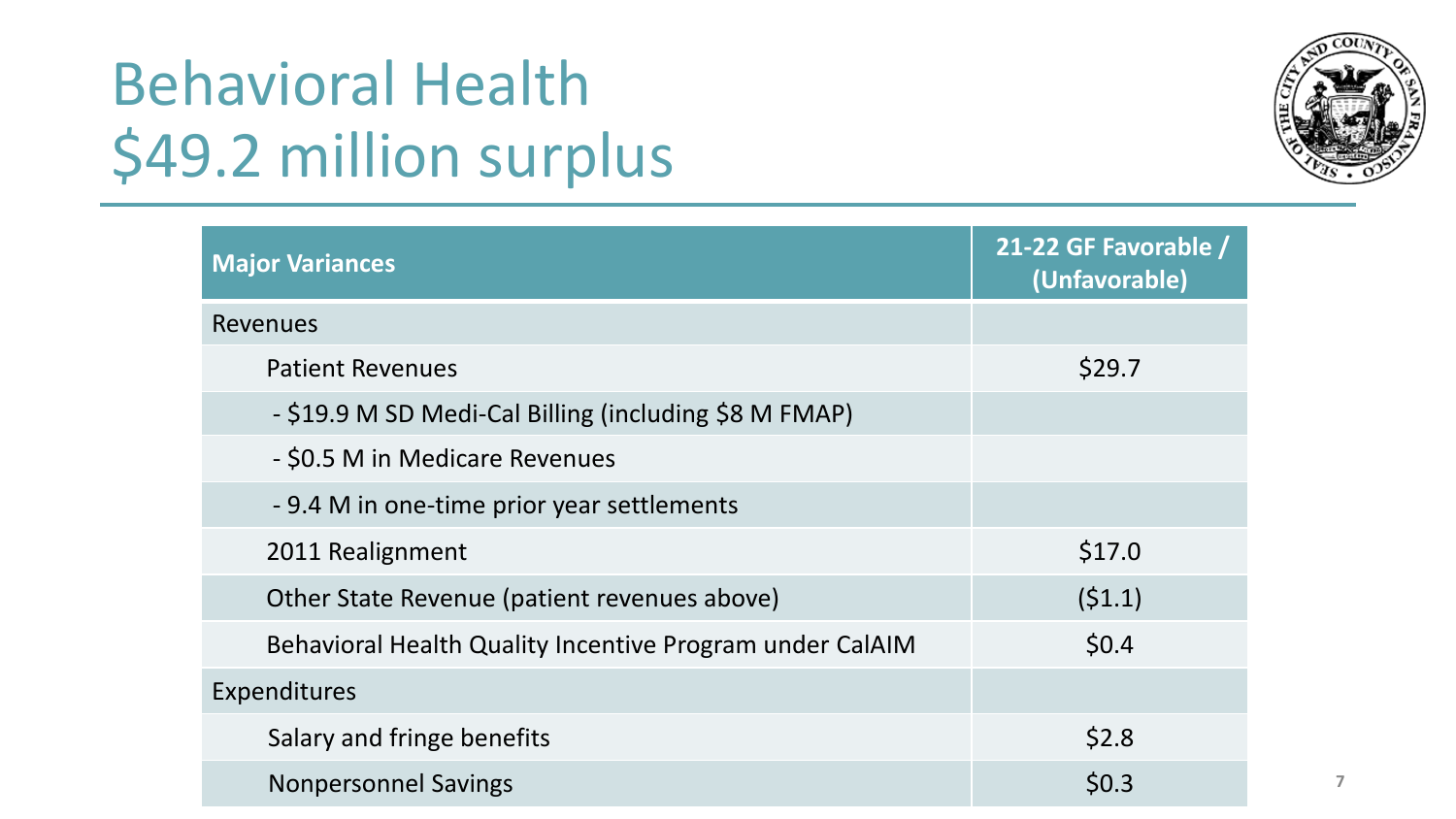

# Primary Care: \$4.7 Million Surplus

| <b>Major Variances</b>        | <b>FY 21-22 GF</b><br>Favorable /<br>(Unfavorable) |
|-------------------------------|----------------------------------------------------|
| Revenue                       |                                                    |
| <b>Medi-Cal and Medicare</b>  | (51.8)                                             |
| <b>Prior Year Settlements</b> | (55.5)                                             |
| <b>Patient Revenues</b>       | \$0.9                                              |
| Capitation                    | (50.1)                                             |
| Expenditures                  |                                                    |
| Salary and fringe benefits    | \$1.9                                              |
| <b>Materials and Supplies</b> | (50.2)                                             |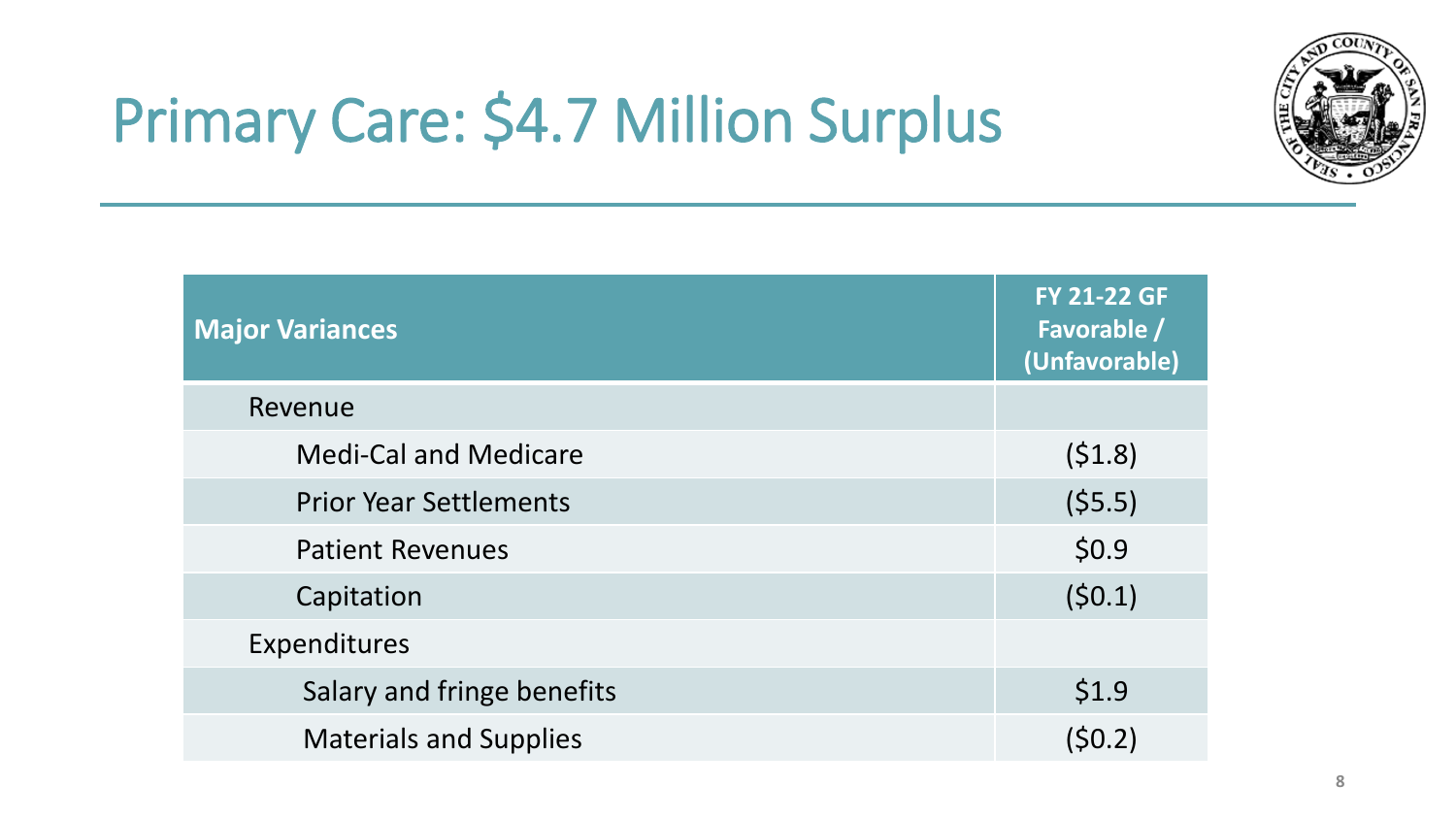# Jail Health: \$0.01 million shortfall Health at Home: \$1.1 million surplus



| <b>Jail Health Services</b>       | <b>FY 21-22 GF</b><br>Favorable /<br>(Unfavorable) |
|-----------------------------------|----------------------------------------------------|
| Expenditure                       |                                                    |
| <b>Salary and Fringe Benefits</b> | \$0.1                                              |
| <b>Nonpersonnel Services</b>      | (50.3)                                             |
| Interdepartmental Workorders      | \$0.2\$                                            |
|                                   |                                                    |
| <b>Health at Home</b>             | 21-22 GF<br>Favorable /<br>(Unfavorable)           |
| <b>Patient Revenue</b>            | \$0.7                                              |
| Salaries and fringe benefits      | \$0.4                                              |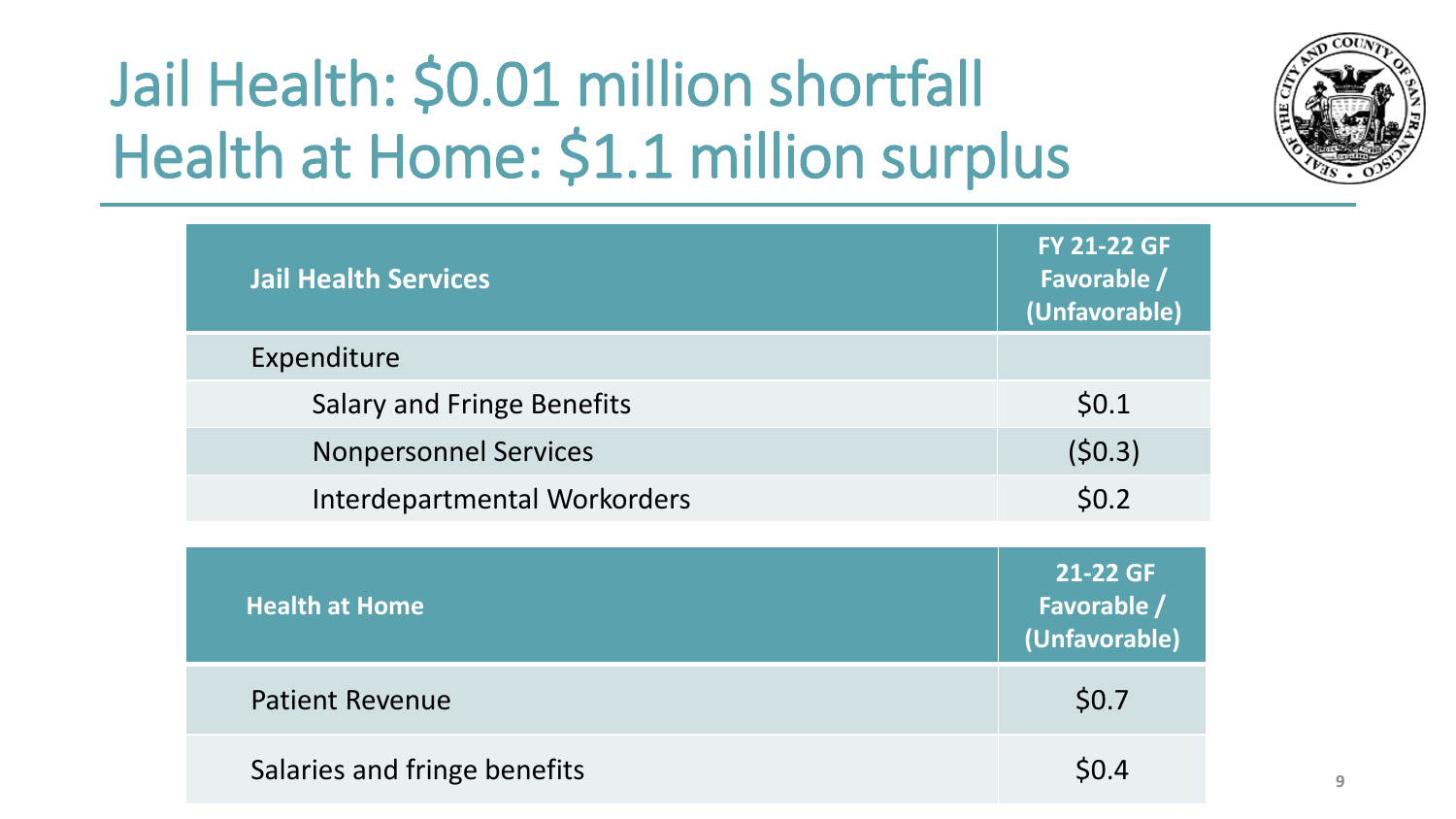# Health Network Services: \$14.0 million shortfall



| <b>Major Variances</b>                            | <b>FY 21-22 GF</b><br>Favorable / (Unfavora<br>ble) |
|---------------------------------------------------|-----------------------------------------------------|
| Revenues                                          |                                                     |
| <b>Medi-Cal Administrative Activities Billing</b> | (50.6)                                              |
| <b>HSF Patient &amp; Employer Fees</b>            | (516)                                               |
| <b>City Option Funds Disbursements</b>            | (56.0)                                              |
| <b>Health Plan Settlements</b>                    | (50.2)                                              |
| <b>Fees and Licenses</b>                          | (50.4)                                              |
| Expenditures                                      |                                                     |
| Salary and fringe benefits                        | \$3.9                                               |
| <b>Nonpersonnel Services</b>                      | \$5.3                                               |

**10**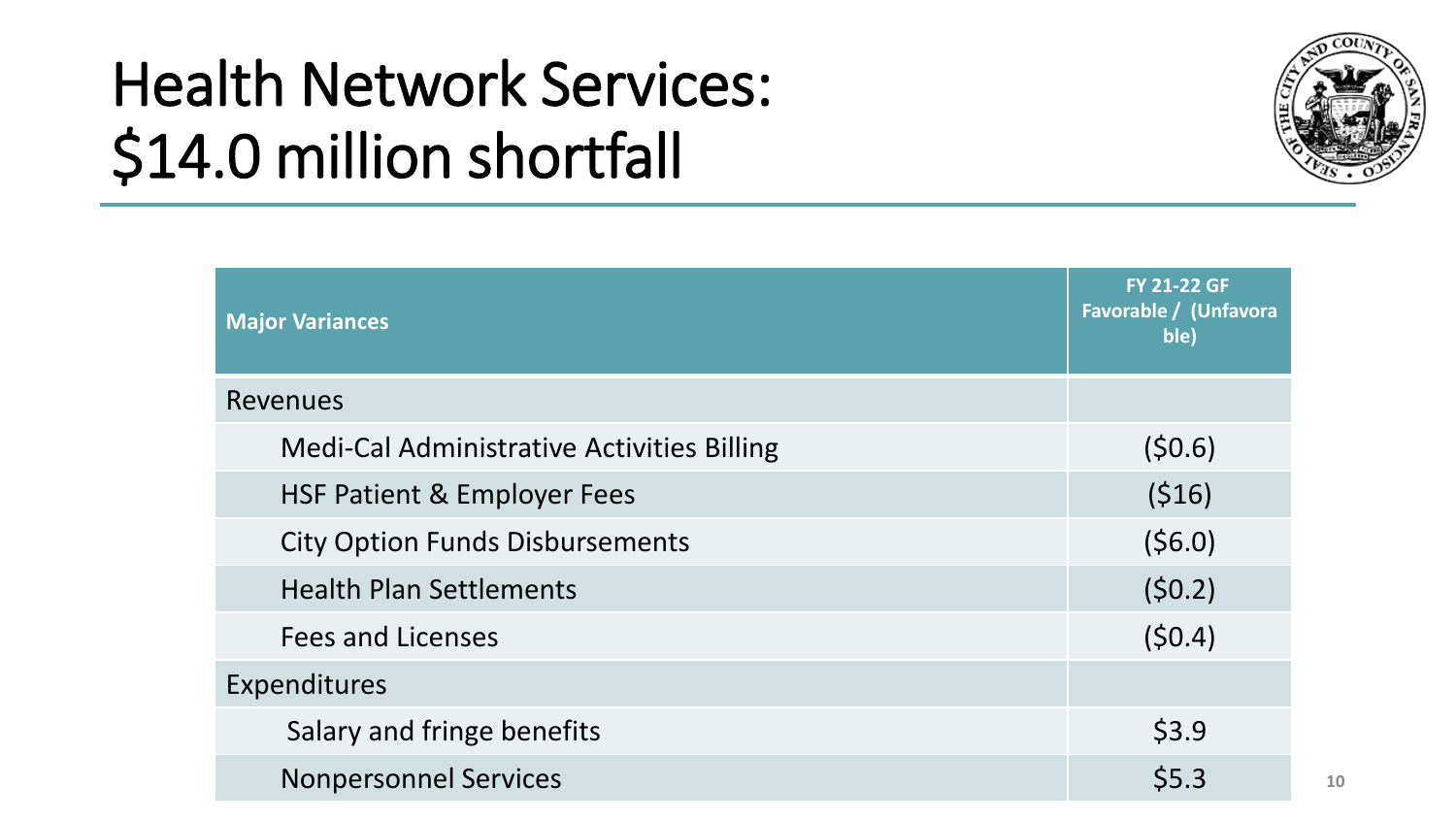# Population Health Division: \$2.5 million shortfall



| <b>Major Variances</b>           | 21-22 GF<br>Favorable /<br>(Unfavorable) |
|----------------------------------|------------------------------------------|
| Revenues                         |                                          |
| Medi-Cal                         | (50.9)                                   |
| Medicare                         | \$0.2\$                                  |
| <b>Patient Revenues</b>          | (51.7)                                   |
| <b>Environmental Health Fees</b> | (52.0)                                   |
| Expenditures                     |                                          |
| Salary and fringe benefits       | \$2.0                                    |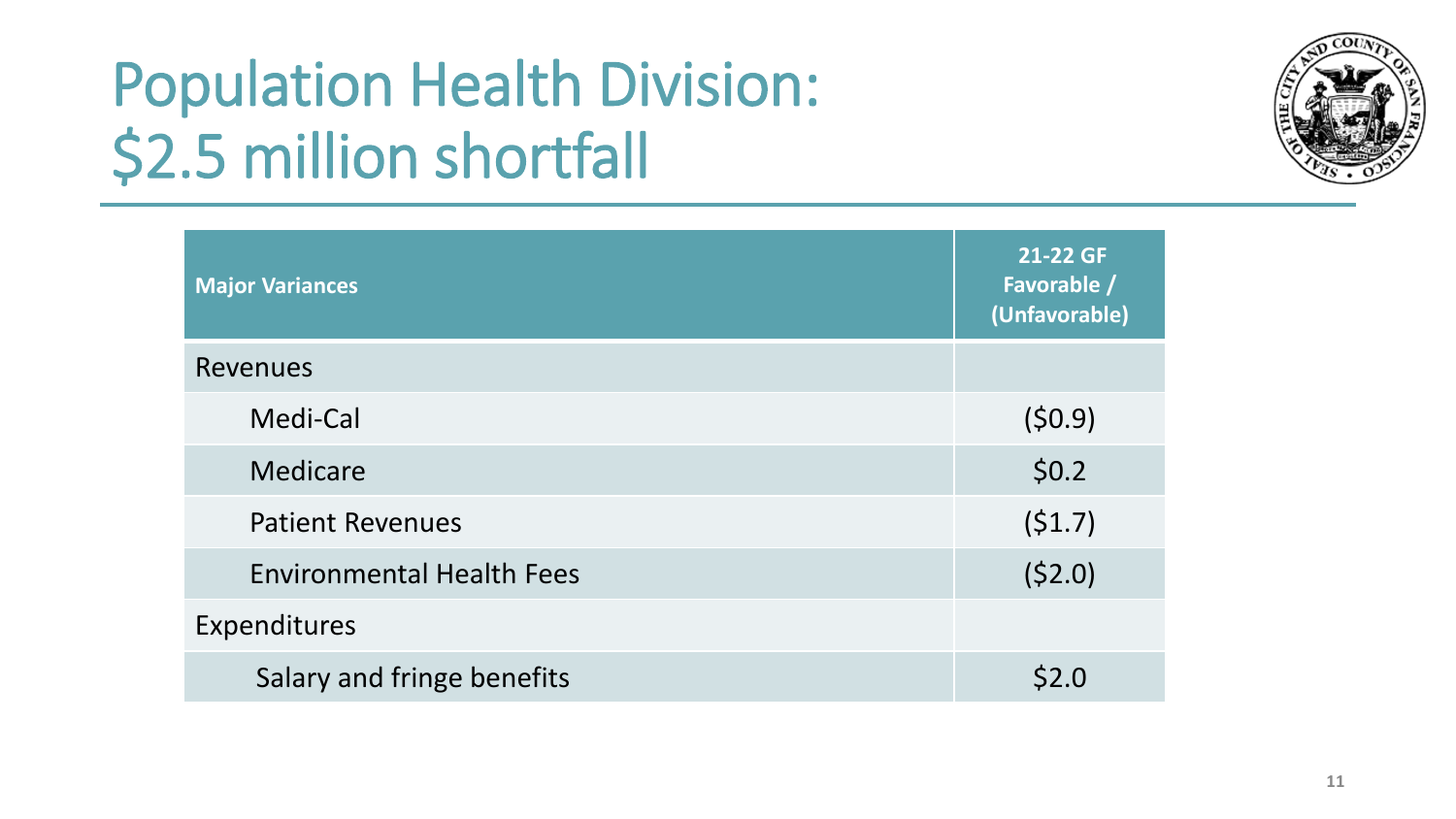# Public Health Administration: \$1.2 M surplus



| <b>Major Variances</b>                    | 21-22 GF<br>Favorable /<br>(Unfavorable) |
|-------------------------------------------|------------------------------------------|
| Revenues                                  |                                          |
| <b>Medi-Cal Administrative Activities</b> | (51.4)                                   |
| Expenditures                              |                                          |
| Salary and fringe benefits                | \$0.6                                    |
| Delay in Debt Service Payment             | \$2.0                                    |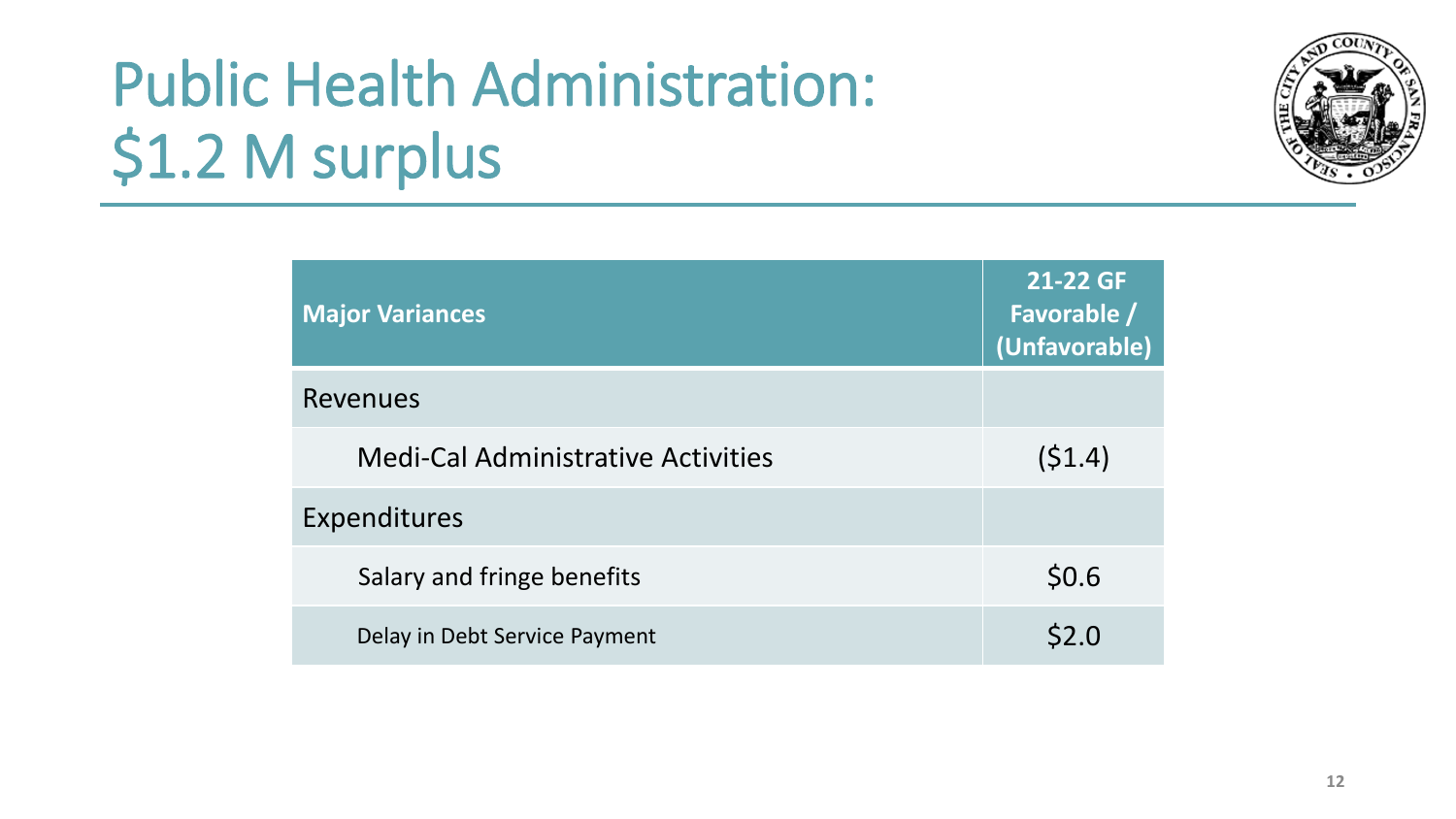### **DPH Revenue Management Reserve**



 $\geq$  Section 12.6 of the administrative provisions of the Annual Appropriation Ordinance allows the deferral of DPH Revenue Management Reserve.

➢Reserve is based on net Medi-Cal, Medicare and Patient Revenue and allows for up to 50% of surplus revenues to be deposited, up to a total of 5% of the two-year budgeted revenues.

➢With the second quarter surpluses, the reserve is fully funded.

|                 | DPH Revenue Management Reserve as of Q2 2021-22 |                 |                                      |                                                                             |                     |
|-----------------|-------------------------------------------------|-----------------|--------------------------------------|-----------------------------------------------------------------------------|---------------------|
| <b>Budgeted</b> |                                                 |                 |                                      |                                                                             |                     |
| <b>Revenues</b> | Medi-Cal                                        | <b>Medicare</b> | <b>Patient Revenues</b>              | <b>Less IGT</b>                                                             | <b>Annual total</b> |
| $21 - 22$       | 933,070,146                                     | 163,838,477     | 143,467,856                          | (89, 491, 155)                                                              | 1,150,885,324       |
| $22 - 23$       | 895,154,928                                     | 168,125,980     | 143,833,827                          | (92, 557, 601)                                                              | 1,114,557,134       |
|                 |                                                 |                 | <b>Total Revenues Over Two Years</b> |                                                                             | 2,265,442,458       |
|                 |                                                 |                 |                                      |                                                                             |                     |
|                 |                                                 |                 |                                      | Reserve Balance as of Q4 FY 20-21                                           | 104,050,638         |
|                 |                                                 |                 |                                      | FY 21-22 Q1 Deposit                                                         | 4,850,000           |
|                 |                                                 |                 |                                      | <b>FY 21-22 Q2 Deposit</b>                                                  | 4,371,485           |
|                 |                                                 |                 |                                      | <b>Current Reserve Balance</b>                                              | 113,272,123         |
|                 |                                                 |                 |                                      |                                                                             |                     |
|                 |                                                 |                 |                                      | Reserve as a percentage of Two year Medi-Cal, Medicare and Patient Revenues | 5.00%               |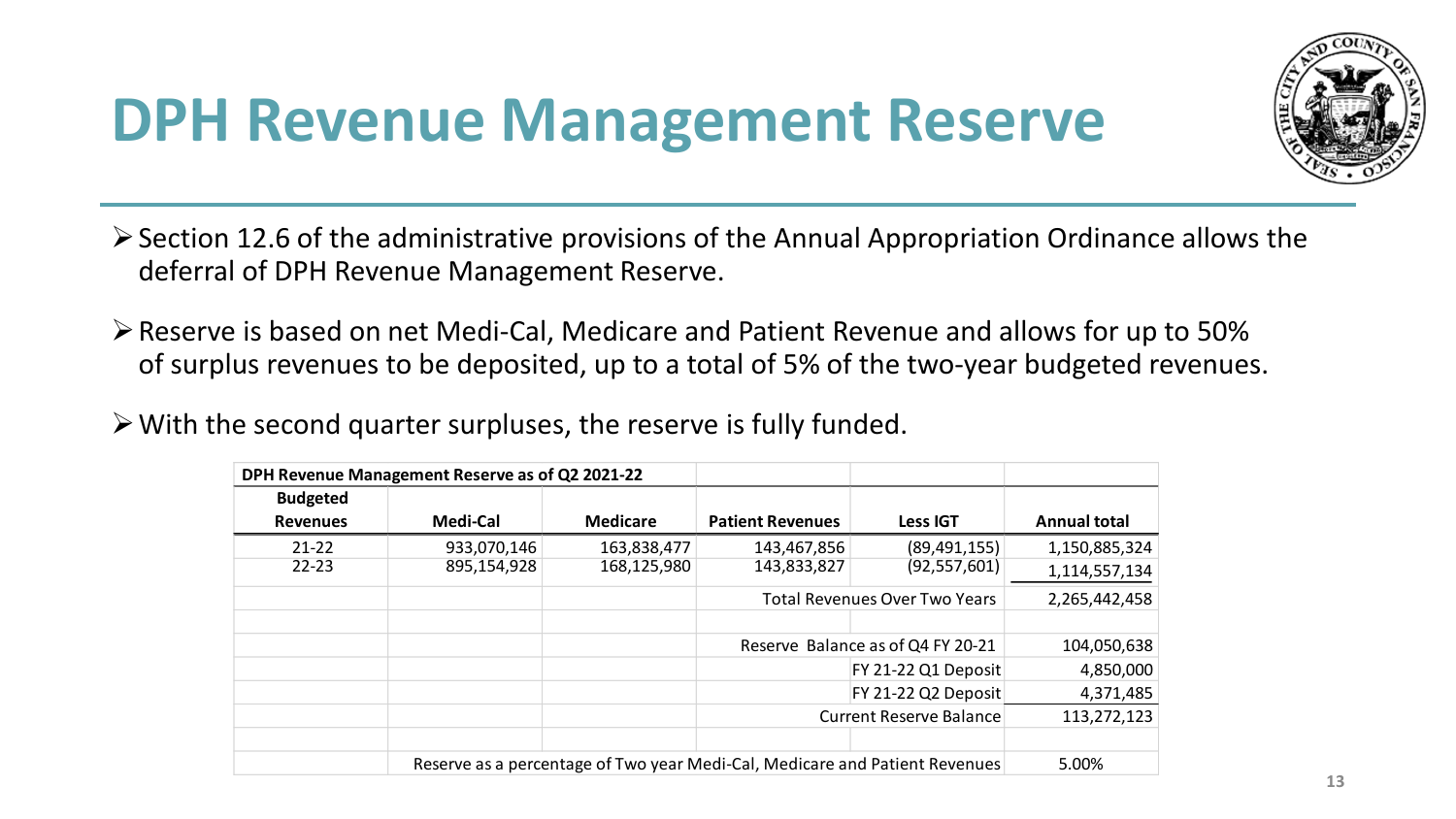

### COVID Response Project Budget

|                              | <b>Revised</b> |            | Surplus/  |
|------------------------------|----------------|------------|-----------|
| <b>Branch</b>                | <b>Budget</b>  | Projection | (Deficit) |
| CoVid OPS DOC                | 12.2           | 13.1       | (0.8)     |
| CoVid OPS SIP Hotels         | 3.1            | 3.6        | (0.6)     |
| CoVid OPS I&Q                | 8.7            | 14.6       | (5.9)     |
| CoVid CDRU                   | 21.1           | 16.6       | 4.5       |
| <b>CoVid OPS Community</b>   | 29.6           | 27.1       | 2.5       |
| CoVid PLN Epi & Surveillance | 3.4            | 1.1        | 2.2       |
| CoVid OPS Testing            | 28.5           | 39.3       | (10.9)    |
| <b>CoVid OPS Vaccination</b> | 25.4           | 25.4       | (0.0)     |
| CoVid DOP Amb. Care Response | 0.6            | 0.6        |           |
| CoVid DOP HL Response        | 5.7            | 6.4        | (0.7)     |
| CoVid DOP HGH Response       | 24.9           | 25.1       | (0.1)     |
| <b>Total</b>                 | 163.1          | 172.9      | (9.8)     |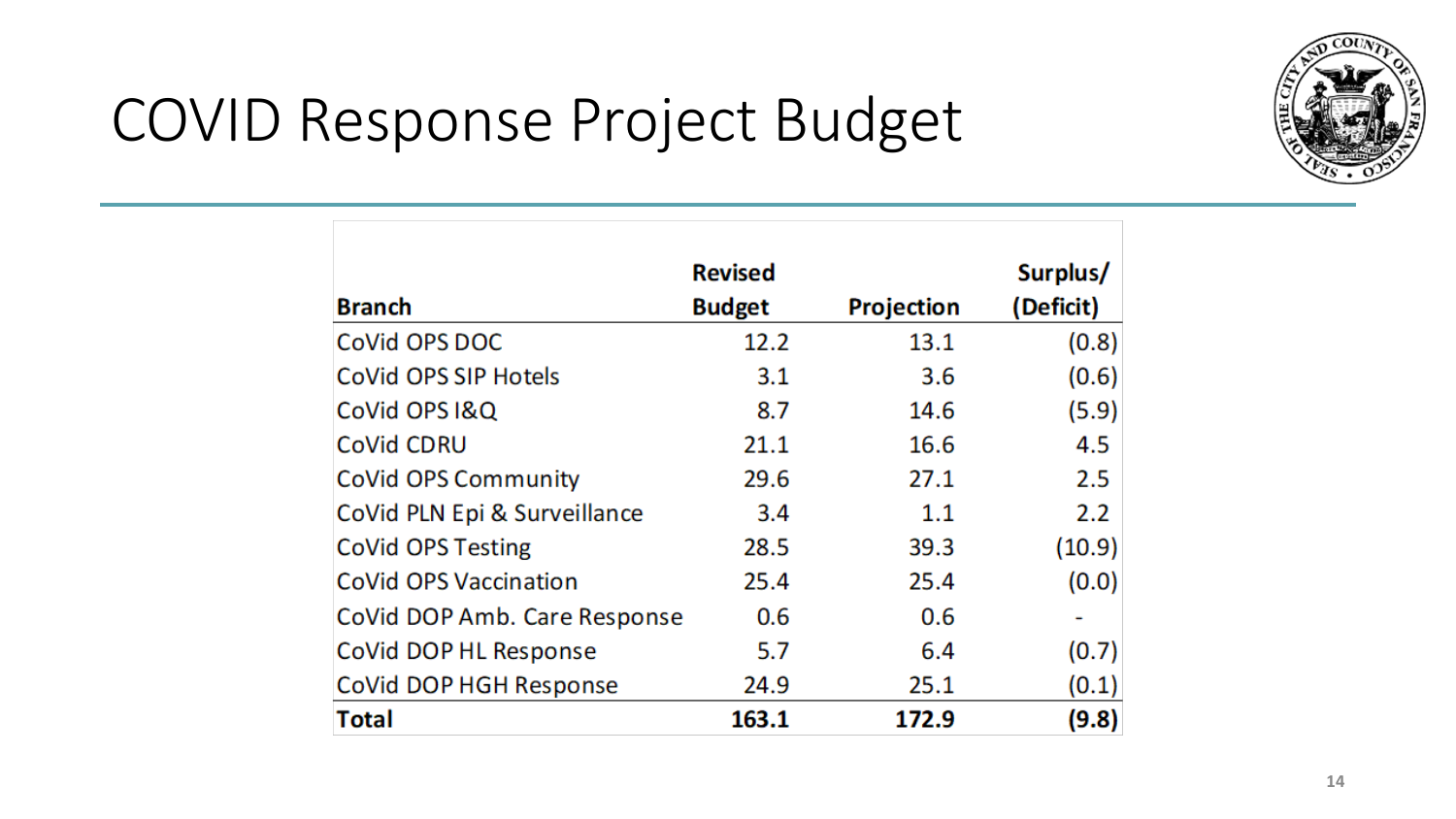# COVID Response Project Budget



- Surges in part drove much of the projected overages.
- Projections may change with reconciliation of operating costs at hospitals.
- Significant variances include
	- Isolation and Quarantine Hotels expansion of rooms
	- Testing increased demand, primarily during Omicron surge
	- Epi & Surveillance savings due to allocation of costs to state grant and delays in hiring
	- ZSFG Operating costs due to increase need for staffing during surge